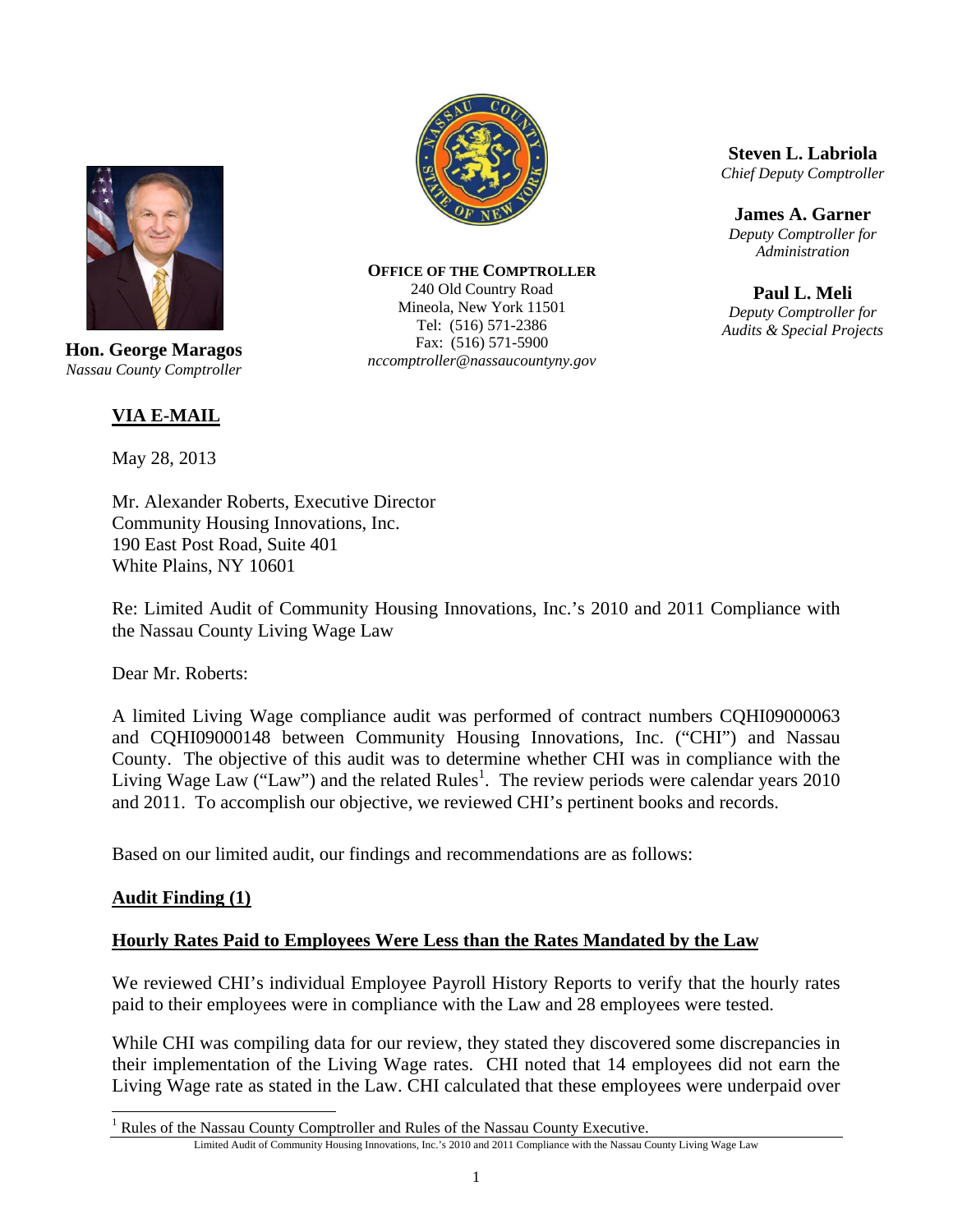\$1,600. To rectify this, these employees were then paid for the 2010 and 2011 pay periods retroactively in 2011 and 2012.

Our testing disclosed that in some instances, these payments were made significantly after the employees should have been compensated for the hours worked. For example, an employee was not paid the Living Wage rate during the first weeks of 2010, but was paid retroactively on September 7, 2012, almost two years later.

Our testing of individual Employee Payroll History Reports disclosed what appears to be a computational error regarding one employee's retroactive pay. The employee is still underpaid approximately \$130 for the period August 2011 through December 2011.

### **Audit Recommendation:**

CHI should:

- a) Review the computations regarding the one employee still underpaid and compensate this employee for what is owed to them under the Law. A copy of these calculations along with proof of payment should be forwarded to the Comptroller's Office.
- b) Going forward, CHI should review their pay rates, at minimum, every August 1<sup>st</sup>, to ensure that they are paying the amounts mandated by the Living Wage Law in a timely m manner.

\*\*\*\*\*\*.

The matters covered in this report have been discussed with the officials of CHI during the course of this audit. On April 8, 2013, our Office submitted a draft report to CHI for comment. CHI provided its comments on April 19, 2013. Those comments have been included as an appendix to this final report.

Sincerely,

JoAnn F. . Greene

Johnn Speene

Director of Field Audit

JFG:AS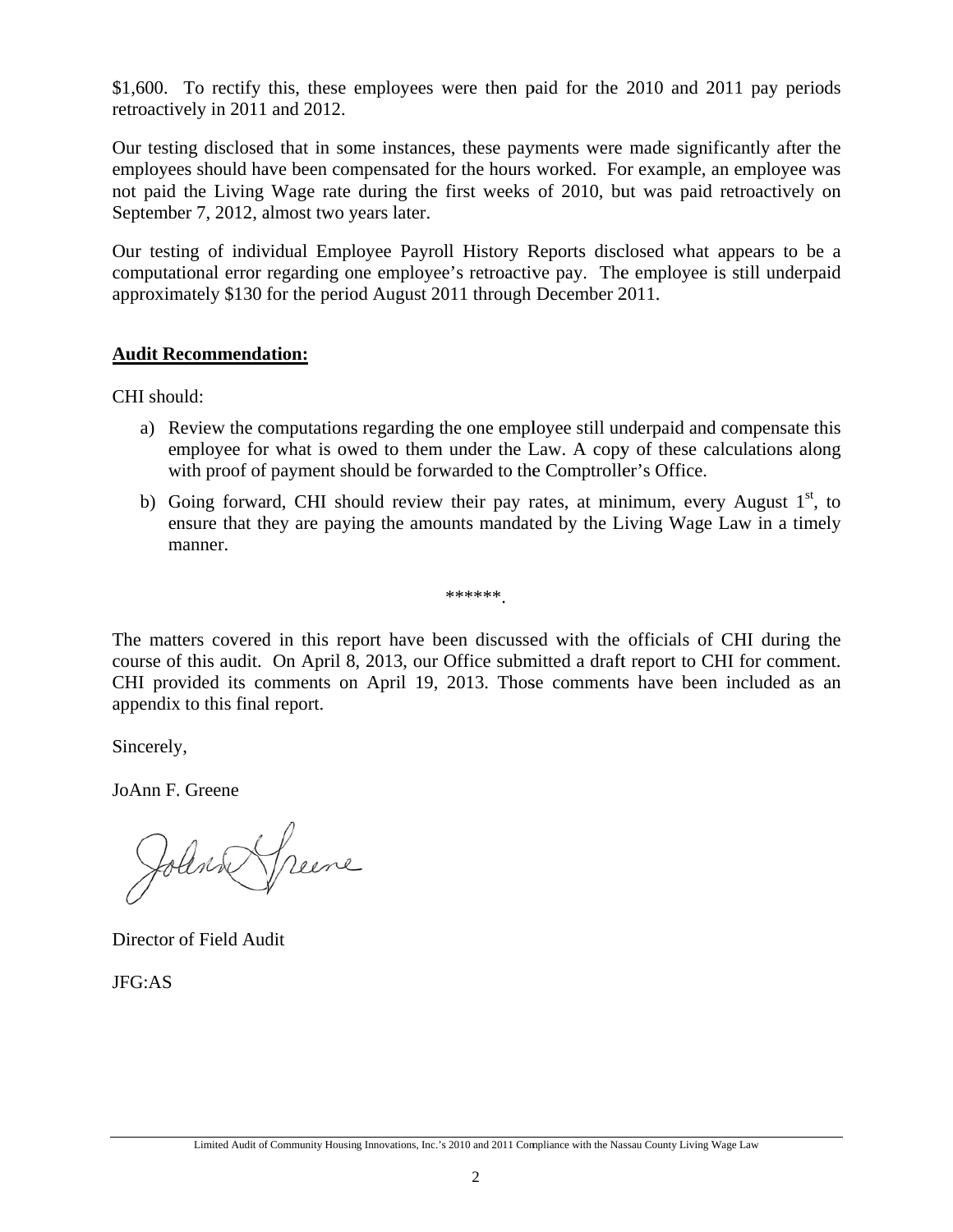COMMUNITY HOUSING INNOVATIONS, INC.

ALEXANDER H. ROBERTS **Executive Director** 

190 East Post Road - Suite 401, White Plains, NY 10601 Direct 914-595-0968 Main 914-683-1010 Fax 914-683-6158 aroberts@chigrants.org

April 19, 2013

OFFICE OF THE COMPTROLLER ATTN: JoAnn F. Greene, Director of Field Audit 240 Old Country Rd Mineola, NY 11501

Dear Ms. Greene:

Community Housing Innovations, Inc. (CHI) is in receipt of your letter dated April 8, 2013 regarding the Nassau County Living Wage Audit. The letter listed 2 audit recommendations:

- 1. Review the computations regarding the one employee still underpaid and compensate this employee for what is owed to them under the Law. A copy of these calculations along with proof of payment should be forwarded to the Comptroller's Office.
	- a. CHI processed a payment to the underpaid employee ) in the amount of \$130.27 in accordance with the attached document provided by you. A copy of the proof of payment is enclosed.
- 2. Going forward, CHI should review their pay rates, at minimum, every August 1<sup>st</sup>, to ensure that they are paying the amounts mandated by the Living Wage Law in a timely manner.
	- a. CHI's Human Resources staff will be responsible for quarterly reviews of Nassau County pay rates to ensure that CHI is complying with the Nassau County Living Wage Law.

If you have any questions or need any additional information, please contact me.

Sincerely,  $\frac{1}{2}$ 

Alexander H. Roberts **Executive Director** 

Enc.

www.chigrants.org